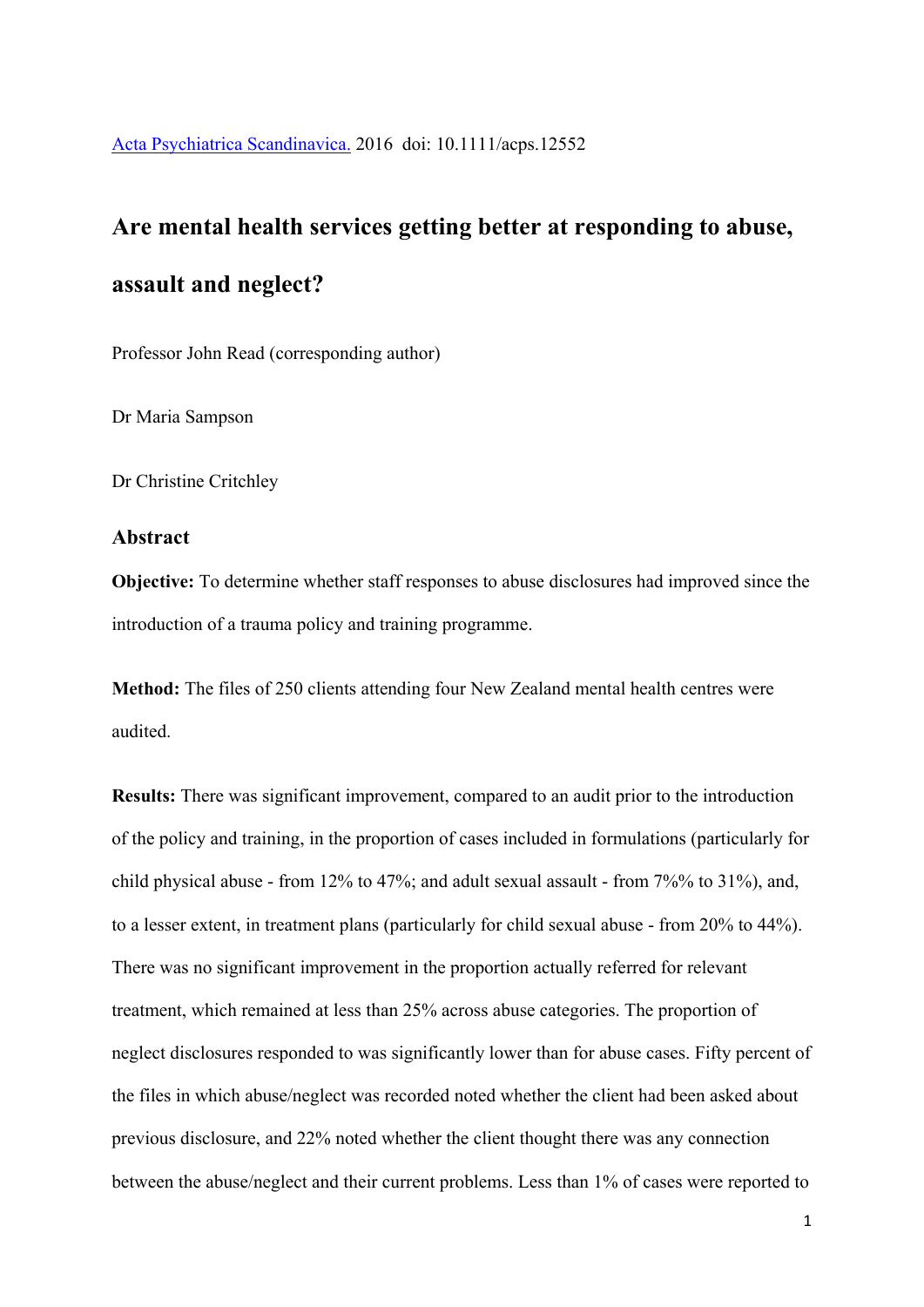legal authorities. People diagnosed with a psychotic disorder were significantly less likely to be responded to appropriately.

**Conclusion:** Future training may need to focus on responding well to neglect and people diagnosed with psychosis, on making treatment referrals, and on initiating discussions about reporting to authorities.

Key words: child abuse, neglect, rape, physical assault, therapeutic response

# **Significant outcomes**

- Following introduction of a trauma policy and training programme the proportions of child/adult sexual/physical abuse included in formulations and treatment plans increased
- Actual treatment referrals and reports to legal authorities remained low
- Clients who had been neglected as a child, and those diagnosed psychotic, received fewer appropriate responses than other clients

# **Limitations**

- Improvements may have been due to general increased awareness about child abuse
- Reliance on file notes almost definitely results in some abuse and neglect cases being missed
- Some staff may have responded in a helpful way but not recorded that in the file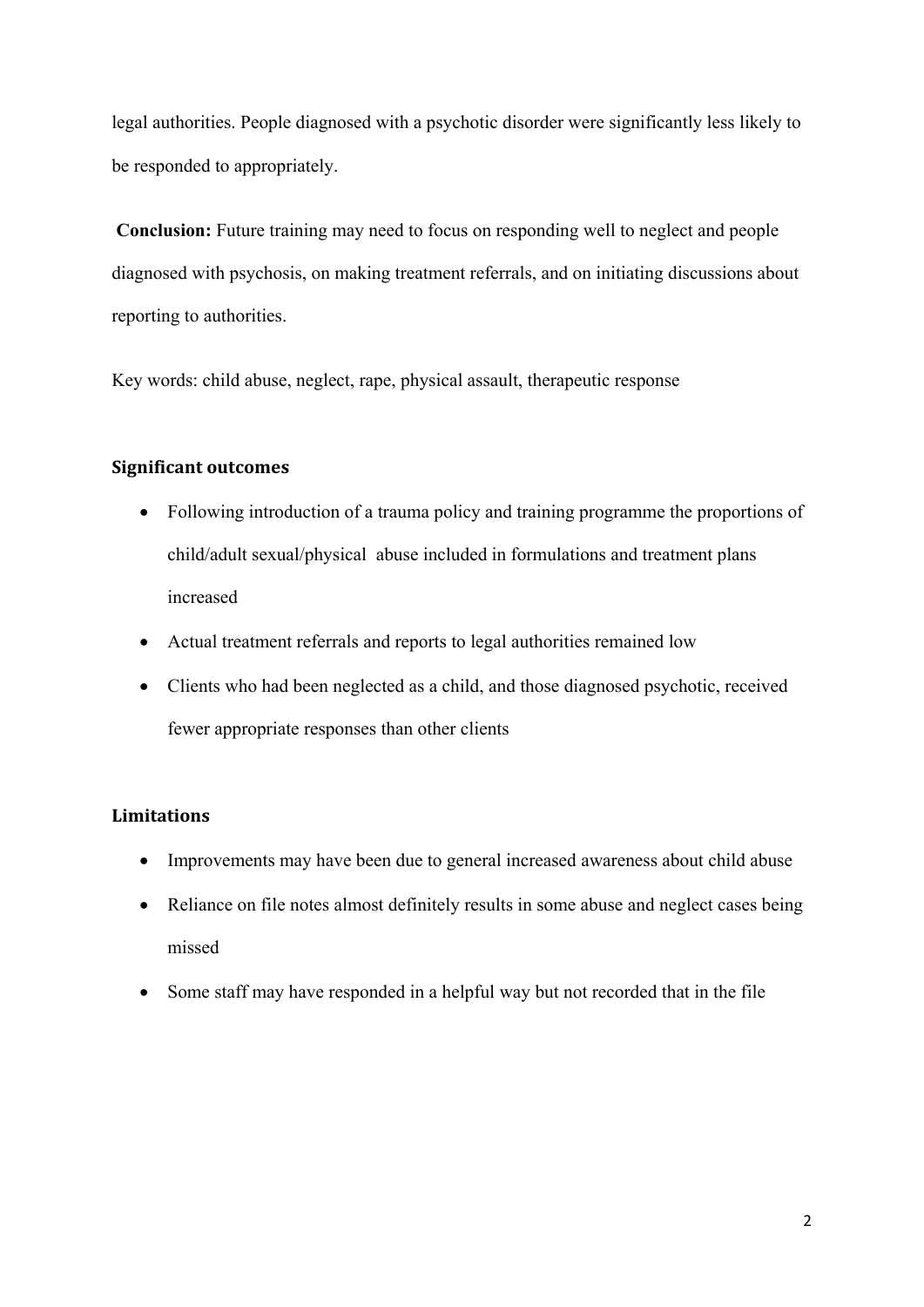# **Introduction**

Childhood adversities, such as abuse and neglect, are risk factors for most mental health problems, including: depression, psychosis, anxiety disorders, eating disorders, sexual dysfunction, personality disorder, dissociative disorder and substance misuse (1-5).

Moreover, childhood abuse is related to severity of disturbance whichever way one defines severity. People subjected to childhood physical or sexual abuse are more likely to: be admitted to a psychiatric hospital; have earlier, longer and more frequent admissions; receive more anti-depressant and anti-psychotic medication; self-harm and try to kill themselves (3, 6-9). A review of 52 inpatient studies (10) found that more than 50% of the men and over 60% of the women had been either sexually or physically abused as children.

Victims of child abuse are at risk for revictimization in adulthood (11); and being subjected to violence in adulthood further increases the risk of mental health problems (10, 12).

The researchers who produce these findings have frequently recommended that mental health services routinely enquire about abuse and neglect, and that staff be trained in how to ask about abuse and how to respond to disclosures. In 2008, the National Health Service in the UK published guidelines which called for all mental health service users to be asked about abuse and all staff to be trained in how to do that (13). Nevertheless there is still little research examining whether services *do* ask, and even less evaluating how they *respond* to disclosures of abuse and neglect.

Six studies between 1988 and 1996 found that between 0% and 30% of child abuse was being identified by mental health services in the UK and the USA (14). A 2013 review, having commented on the poor quality and quantity of the literature, confirmed that 'mental health professionals do not routinely enquire about childhood sexual abuse' (7, p.473). The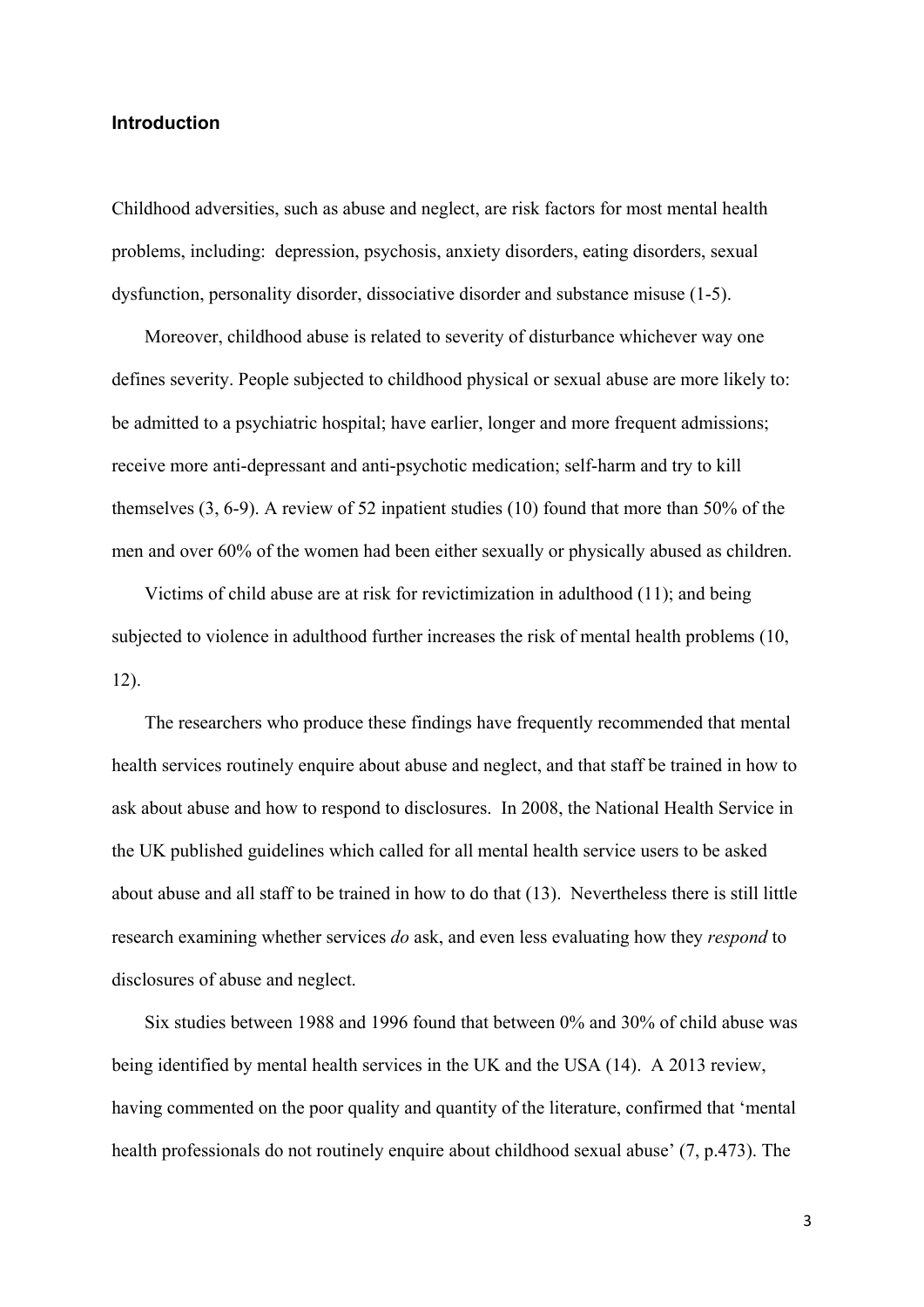reviewers suggested, again, 'that mental health service providers introduce mandatory enquiry' and called for staff training. The following year a review of studies relating to domestic violence arrived at similar conclusions, and recommendations (15).

#### Response of mental health services to disclosures of abuse

The very few studies that have examined how mental health services respond when people do disclose abuse are difficult to compare because of the diverse types of abuse and categories of staff responses measured, and the range of methods deployed. All, however, report extremely inadequate responses.

The earliest study, in 1991, found that when people in a United States intensive psychiatric care facility tried to discuss their abuse histories with clinicians none of the responses were appropriate to the clients' abuse-related needs (16). A United States outpatient study found that only 10% of the charts containing trauma histories had summary formulations or treatment plans that incorporated the trauma history (17). A follow up study at the same clinic ten years later found that 14% of the trauma was included in a formulation and 9% in a treatment plan (18). A study of a USA community mental health centre [CMHC] found that none of the files which documented trauma exposure and a PTSD diagnosis had a treatment plan that addressed the trauma (19).

A review of 100 charts at a New Zealand inpatient unit (20), focusing on sexual and physical abuse in childhood or adulthood, found that 91% of the files of the abused patients made no mention of any staff action in the form of information, support, counselling or discussion about abuse during the admission. A referral for post-discharge abuse-focused therapy was made for 9% of the abused patients (and in all of these cases the referral was for continuation of interrupted therapy rather than an initiation of new therapy). Thus, for 91% of those who disclosed abuse, there was no documentation that the abuse was addressed in any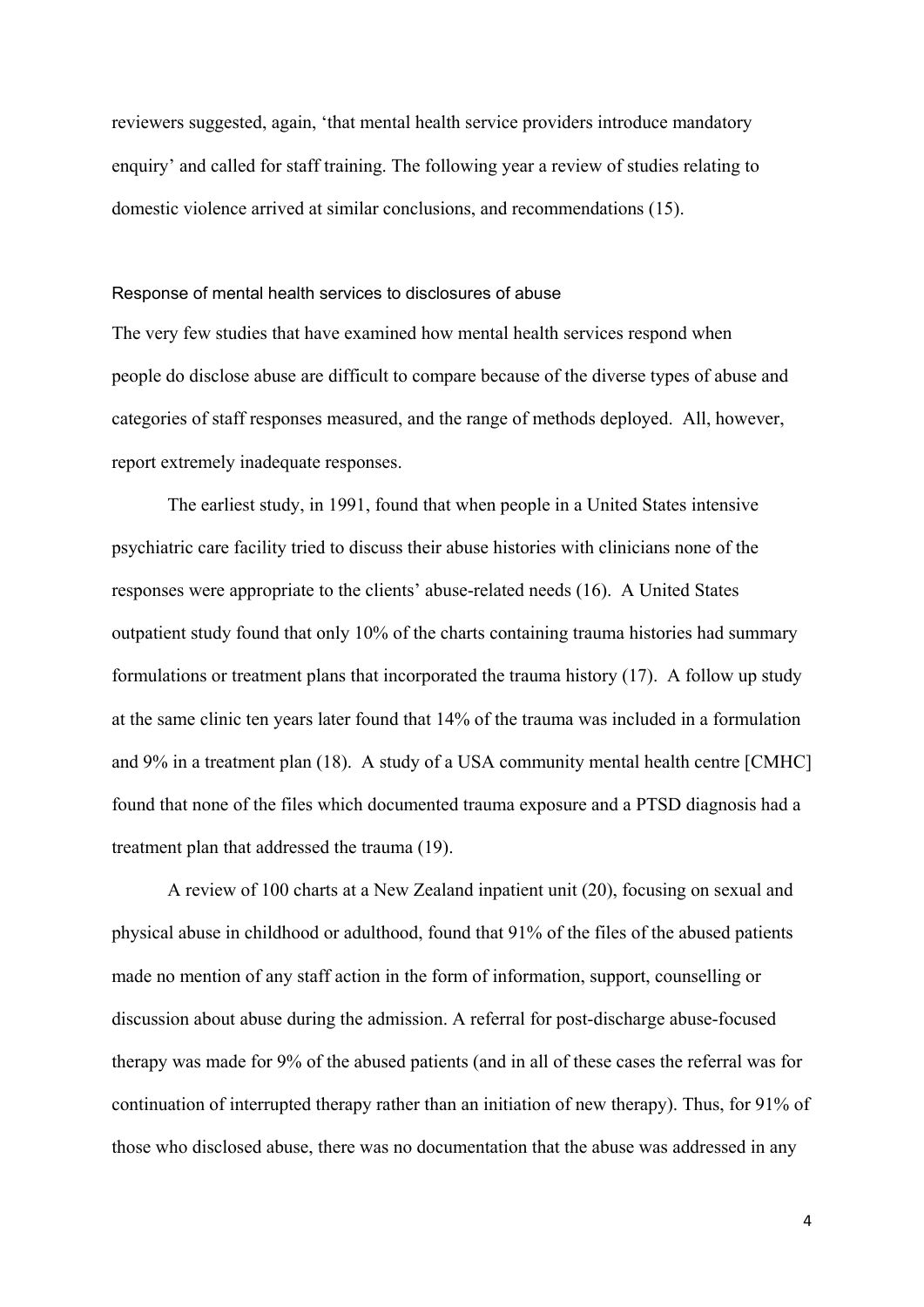way either during or after hospitalization. Furthermore, none of the alleged crimes, some of which were recent or ongoing, were reported to the authorities, and in only one case was there any discussion of the possibility of making such a report.

 A subsequent study (21) of 200 files at a New Zealand CMHC in 1997 (with which the findings of the current study will be compared) found that of 92 cases in which lifetime sexual or physical abuse was documented in the file, the abuse was included in a case formulation in 16 cases (17%), and in a treatment plan in 15 cases (16%). Documentation regarding previous disclosure of abuse (i.e. prior to the current CMHC treatment) was found in 30 of the 92 (33%). Fifteen (16%) were referred for abuse-related therapy. No record was found of any of the recorded abuse being reported to legal authorities, or of any discussion with any of the abused/assaulted clients of the possibility of such a report being made (21).

 Two recent qualitative studies in London, focussed specifically on domestic violence, have found that both service users and professionals believe that the medical diagnostic and treatment approach can be a barrier to inquiry (22) and that service users experience mixed responses from staff following disclosure (23).

# **Context of current study**

Two of the studies summarised above, both in New Zealand – one inpatient and one outpatient, have examined whether adequacy of responses are related to abuse type, diagnosis or client demographics (20, 21). The three consistent findings across both studies were that men, victims of physical assault in adulthood, and people with a diagnosis indicative of psychosis (eg 'schizophrenia') are even less likely to receive adequate responsse than other service users.

In 2000 Auckland District Health Board (ADHB), where the CMHC assessed in 1997 (21) and the four CMHCs assessed in the current study are located, had introduced new best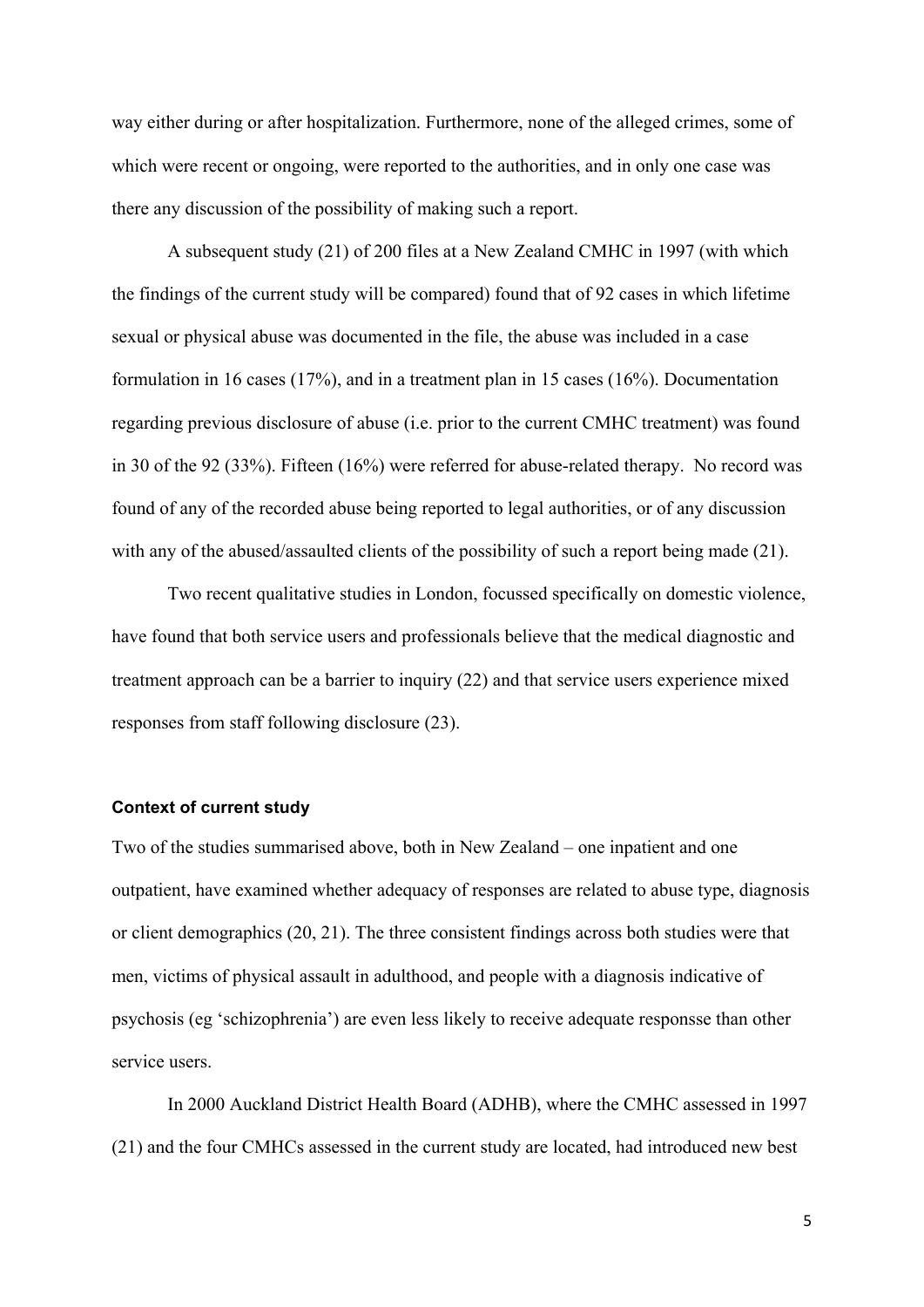practice recommendations on how to enquire into clients' abuse/trauma histories and how to respond therapeutically to disclosures (24), in order "To ensure that routine mental health assessments include appropriate questions about sexual abuse/trauma, and that disclosure is sensitively managed". Following the introduction of this new policy, the DHB mandated mental health staff to undertake a training course on how to enquire about adverse childhood experiences, and how to respond to disclosures. This evidence- and skill-based one day programme was piloted, with positive outcomes (24), and then offered to small groups of staff several times a year, for nine years. The morning focussed on research documenting the prevalence and effects of abuse and neglect and about current rates of enquiry and response in mental health services; the pros and cons of asking and not asking; and discussions about helpful and unhelpful ways to respond to disclosures. The afternoon was taken up primarily with role plays relating to asking and responding. The programme is outlined by Cavanagh and colleagues (24) and Read and colleagues (14) and described in detail by Read (25).

The four CMHCs in which the current study was conducted were all typical of New Zealand CMHCs in that they provided both medication and, to a lesser extent, psychological treatments, and had no specialised trauma-services.

## Aims of this study

The current study was designed as a follow up study to assess whether practice has improved since the introduction of the policy and training programme. It went beyond the earlier study (21), however, by including staff responses to neglect and emotional abuse and by examining whether clients had been asked whether they thought there was any connection between their adversities and their current difficulties (a recommendation of the training).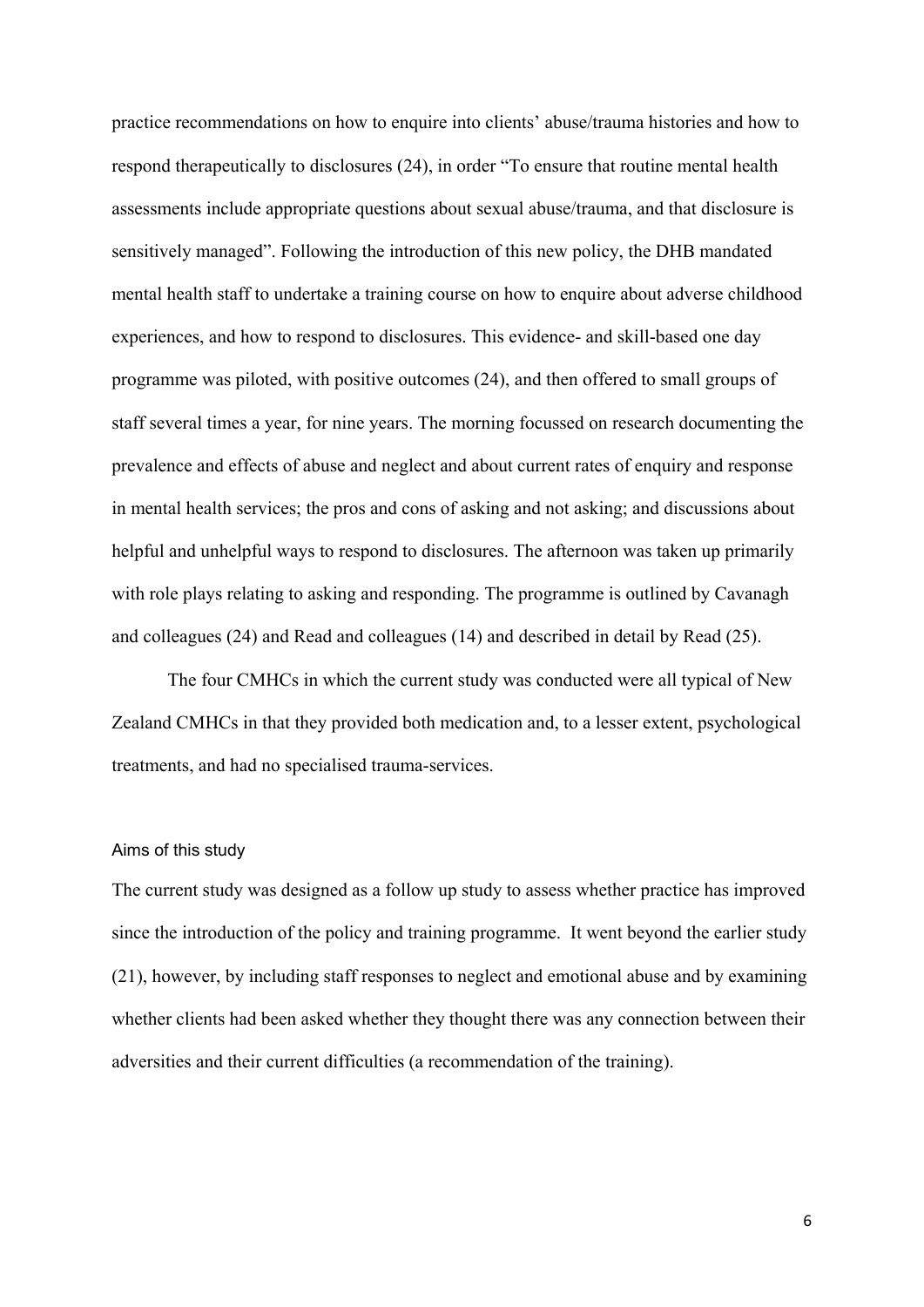#### **Methods**

Approval was obtained from the ethics committees of the University of Auckland and the Auckland District Health Board [ADHB].

## Sample selection and characteristics

A list of 250 files of adult users (18 or older) of the four CMHCs in ADHB were generated at random. Exclusion criteria were: files that had been active in the system for less than four days; and files opened prior to January  $1<sup>st</sup>$ , 2001 - to avoid including the same events as the earlier study with which comparisons were to be made (Agar et al., 2002).

The sample consisted of 122 women and 128 men. The mean age was 35.6 years (SD: 12.3). The majority of participants were either New Zealand European (55.6%) or Māori (24.0%), and were commonly single (50.4%) and unemployed (52.4%). The most frequent diagnoses were mood (45.4%) and psychotic (23.5%) disorders.

#### Data collection

The 250 files were read in their entirety by the two researchers (taking an average of 140 minutes per file). A data form was developed specifically for this study to collect a range of clinical and demographic information. This included whether the following types of adversity were recorded anywhere in the file: childhood sexual abuse [CSA], childhood physical abuse [CPA], childhood physical neglect [CPN], childhood emotional abuse [CEA], childhood emotional neglect [CEN], adult sexual abuse [ASA], adult physical assault [APA], and adult emotional abuse/neglect [AEA/N]. The staff responses to these identified abuse histories were recorded as follows:

- 1. Whether the adversity was mentioned in a formulation.
- 2. Whether the adversity was mentioned in a treatment plan.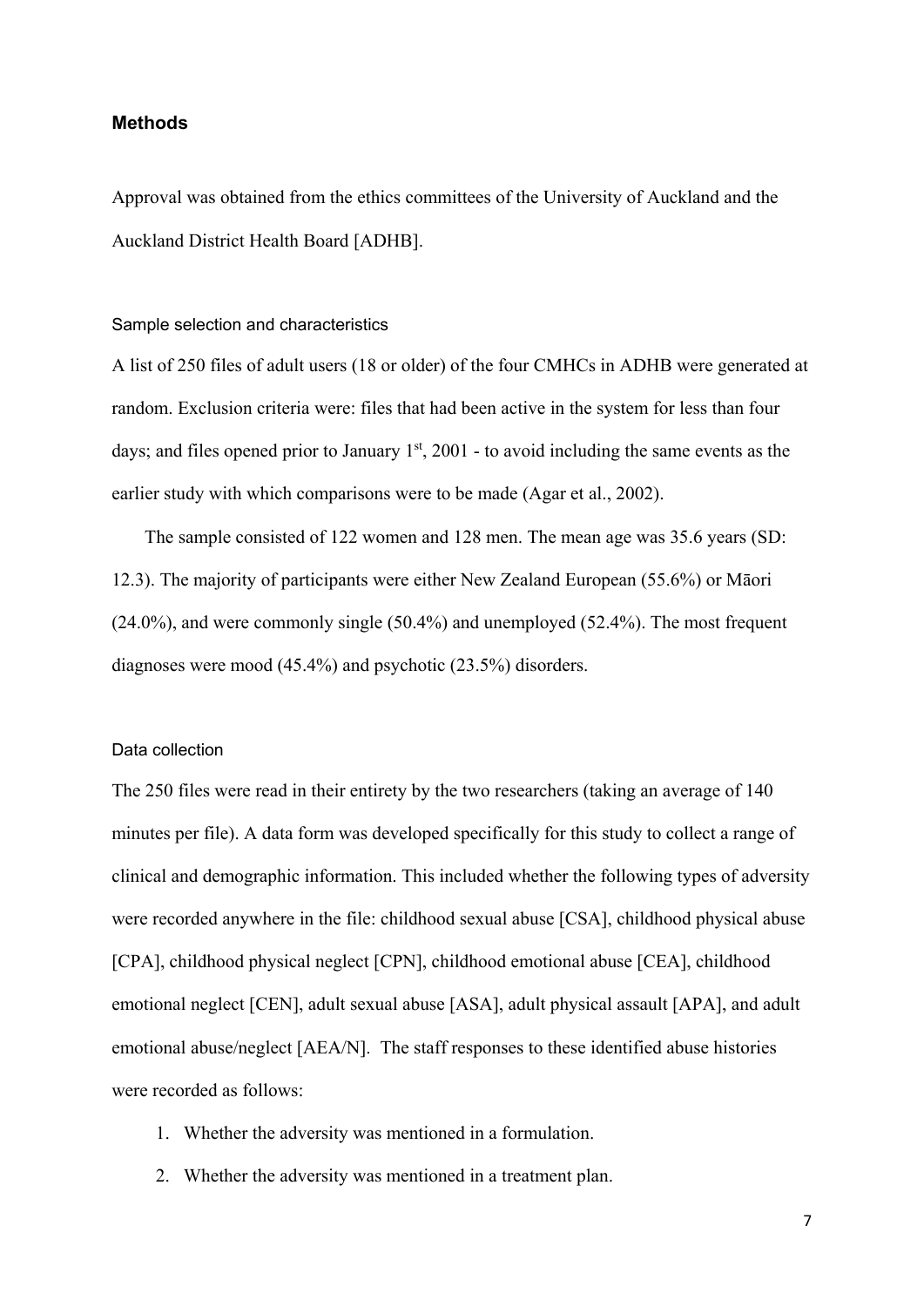- 3. Whether the client had been referred for treatment which the notes explicitly identified as adversity-related.
- 4. Whether the client had been asked whether s/he had ever disclosed the adversity to anyone before the current disclosure.
- 5. Whether the client had been asked if he/she thought that there was any connection between their adverse experiences and their current mental health difficulties.
- 6. Whether there had been any discussion of the possibility of reporting alleged crimes to the police or other authorities; and whether any such report had been made.

# Data analysis

Data was analysed using the IBM SPSS Statistics 23.0 package, and a significance level of  $\leq$ .05. Comparisons involving categorical data were conducted using the chi-square  $(X^2)$  test of independence (with  $df = 1$  in all cases), or, where any expected cell counts were less than five, Fishers exact test. Analyses relating to diagnoses examined differences between the two largest groupings, depression and psychosis. Differences relating to age, which constituted continuous data, were examined using two-tailed independent sample t-tests (tests of kurtosis and skewness revealed normal distribution).

#### **Results**

One or more forms of *childhood* abuse or neglect were recorded in 141 of the 250 files (56%), specifically: CPA 91 (36%), CEA 88 (35%), CSA 81 (32%), CEN 55 (22.0%) and CPN 22 (9%). One or more forms of *adulthood* abuse or neglect were recorded in 88 files (35%), specifically: APA 61 (24%), AEA/N 54 (22%) and ASA 36 (14%). Women had significantly higher rates recorded for all categories except CPA.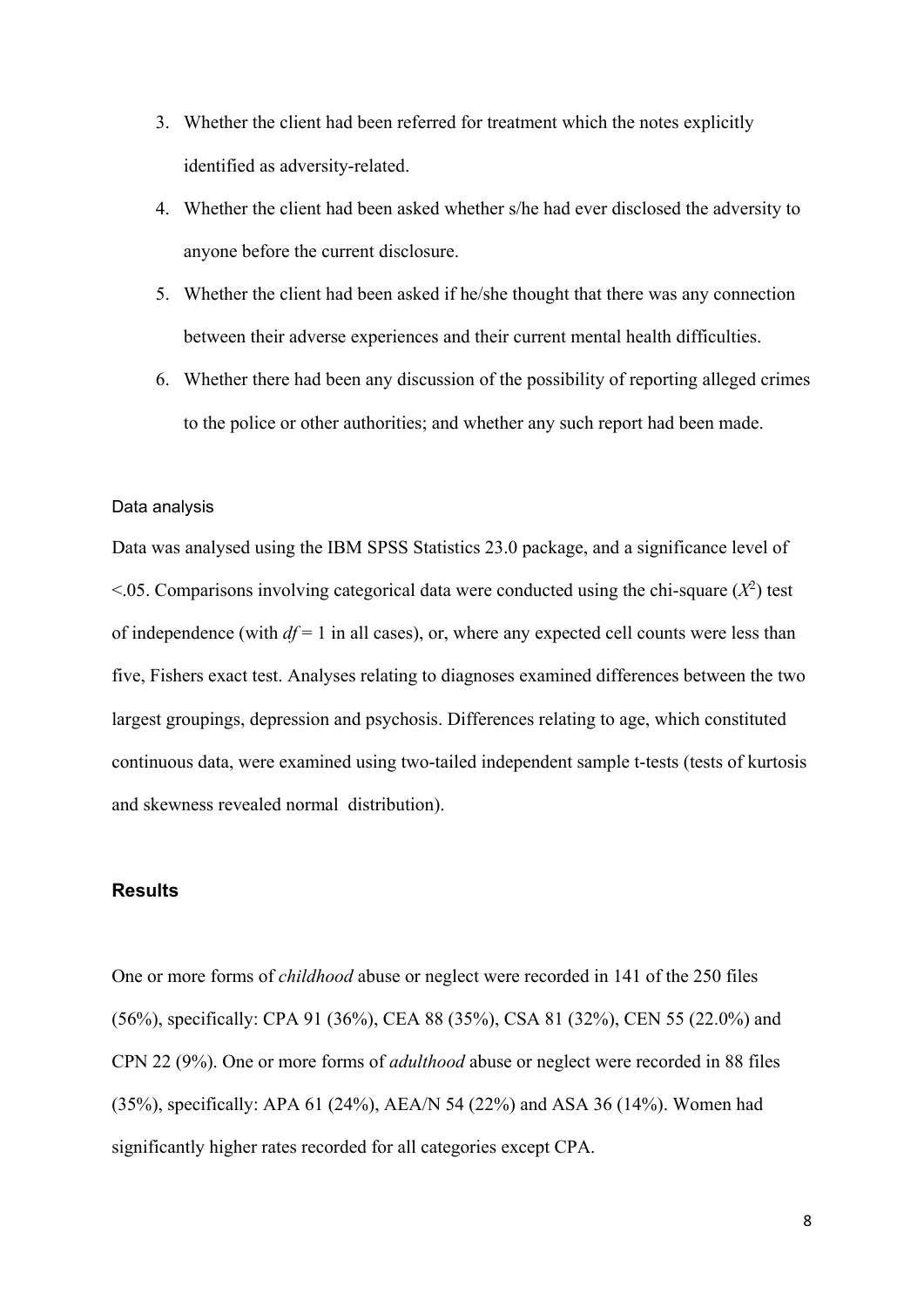#### Formulations, treatment plans and referrals

#### *Child abuse/neglect*

Table 1 shows that the proportion of the recorded childhood abuse or neglect that was included in a formulation ranged from 57%, for CSA, to 23%, for CPN. Similarly, the percentages that were included in treatment plans varied from 44% for CSA to 15% for CPN. In terms of referral for relevant treatment CSA again elicited the highest response (23%), but the lowest response was for CEN (11%).

Childhood neglect (both types combined) was less likely than childhood abuse (all three types combined) to be included in formulations  $(31\% \text{ vs } 50\%; X^2 = 9.4, p < 0.01)$  or treatment plans (14% vs  $31\%$ ;  $X^2 = 8.5$ , p<.01). However, of the 11 cases of neglect that did get included in treatment plans there was evidence in the file that nine (82%) received an actual referral. This was the case for 53 of the 81 abuse cases (65%). The worst attrition rate between planning and referral was for CSA, where only 53%of the cases made the transition from treatment plan to actual referral.

#### - *- Table 1 about here - -*

#### *Adult abuse/neglect*

There was less variation in responses between the three types of adulthood abuse/neglect (see Table 1). When compared to responses to the parallel types of *child* abuse/neglect, the only significant differences were that ASA was less frequently included in formulations than CSA (31% vs 57%;  $X^2 = 6.9$ , p <.01) and APA was less frequently included in formulations than CPA (31% vs 47%;  $X^2 = 3.9$ , p < 05). Treatment planning and referral rates were broadly similar to those for childhood abuse/neglect.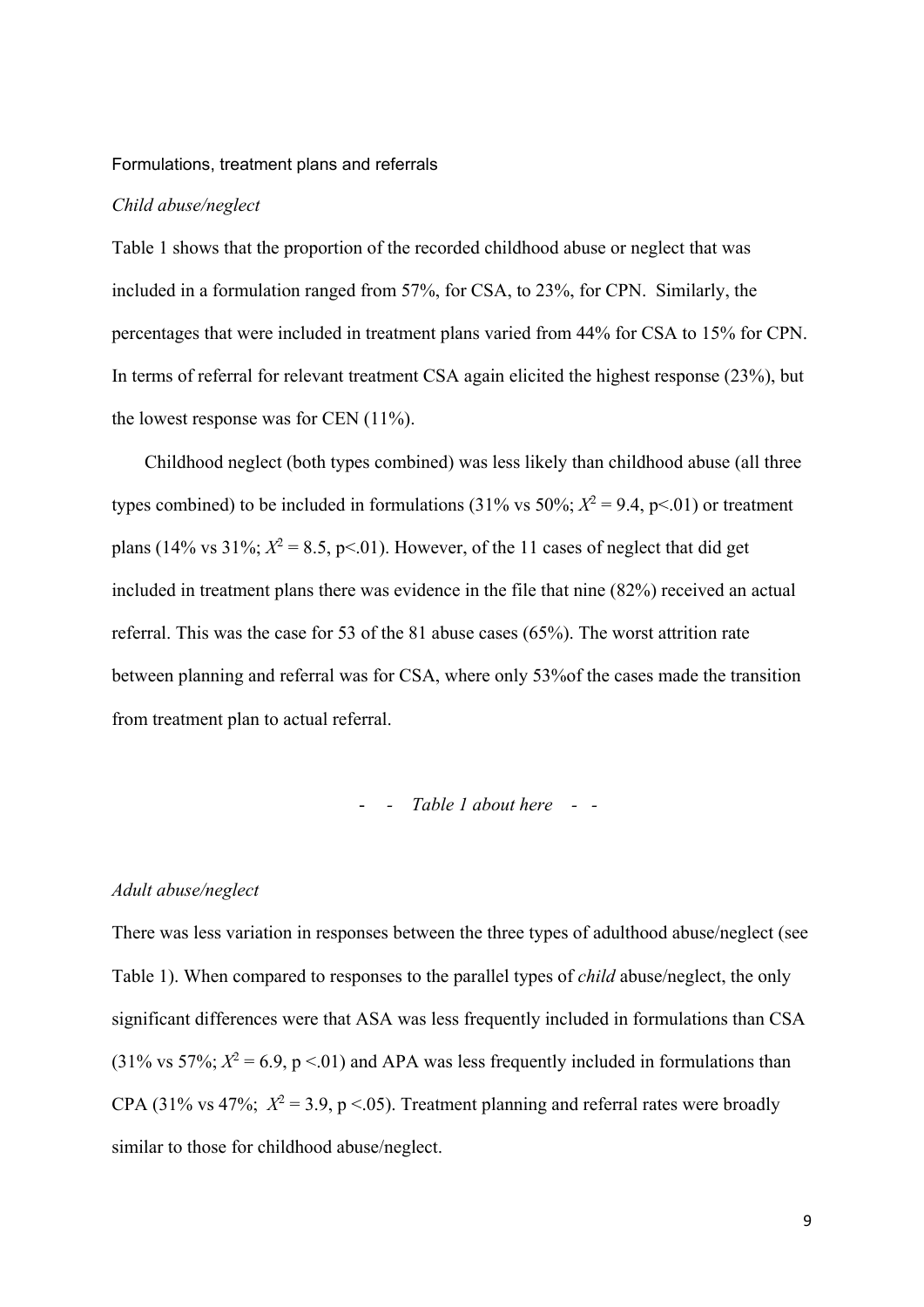#### *Client demographics*

There were no significant relationships between the 24 response rates (the three types of response to the eight types of abuse/neglect) and gender, ethnicity or age.

## *Diagnoses*

For eight of the 24 response rates those diagnosed with psychosis were responded to significantly less often than those with a diagnosis of depression. This was the case for all three types of response to both CPA and CEA. In addition, within those subjected to CSA people diagnosed with psychosis were significantly less likely than those diagnosed with depression to have that abuse included in the treatment plan; and within those subjected to AEA/N people diagnosed with psychosis were significantly less likely to have that abuse/neglect included in the formulation. In the case of CPA, for example, 20 of the 29 people diagnosed with depression (71%) had the CPA mentioned in a formulation, but this was the case for only six of the 20 diagnosed with psychosis  $(26\%) (X^2 = 10.3, p < .001)$ . Similarly, the CPA was included in the treatment plans of 12 of the people diagnosed with depression (43%) but none of those diagnosed with psychosis ( $X^2 = 12.89$ , p < .0001). Eleven of the people diagnosed with depression (39%) but none of those with psychosis were actually referred for relevant treatment  $(X^2 = 11.52, p < .001)$ .

 Overall, of the 100 recorded cases of child or adult abuse/neglect identified in the records of people with a primary diagnosis of psychosis, only three were referred for treatment. All three were CSA cases, representing 18% of the 17 CSA-psychosis cases, compared to 10 of the 22 CSA-depression cases (31.3%) (a non significant difference; Fishers exact test). For all other seven types of abuse/neglect nobody with a primary diagnosis of psychosis was referred for relevant treatment. However, besides CPA (see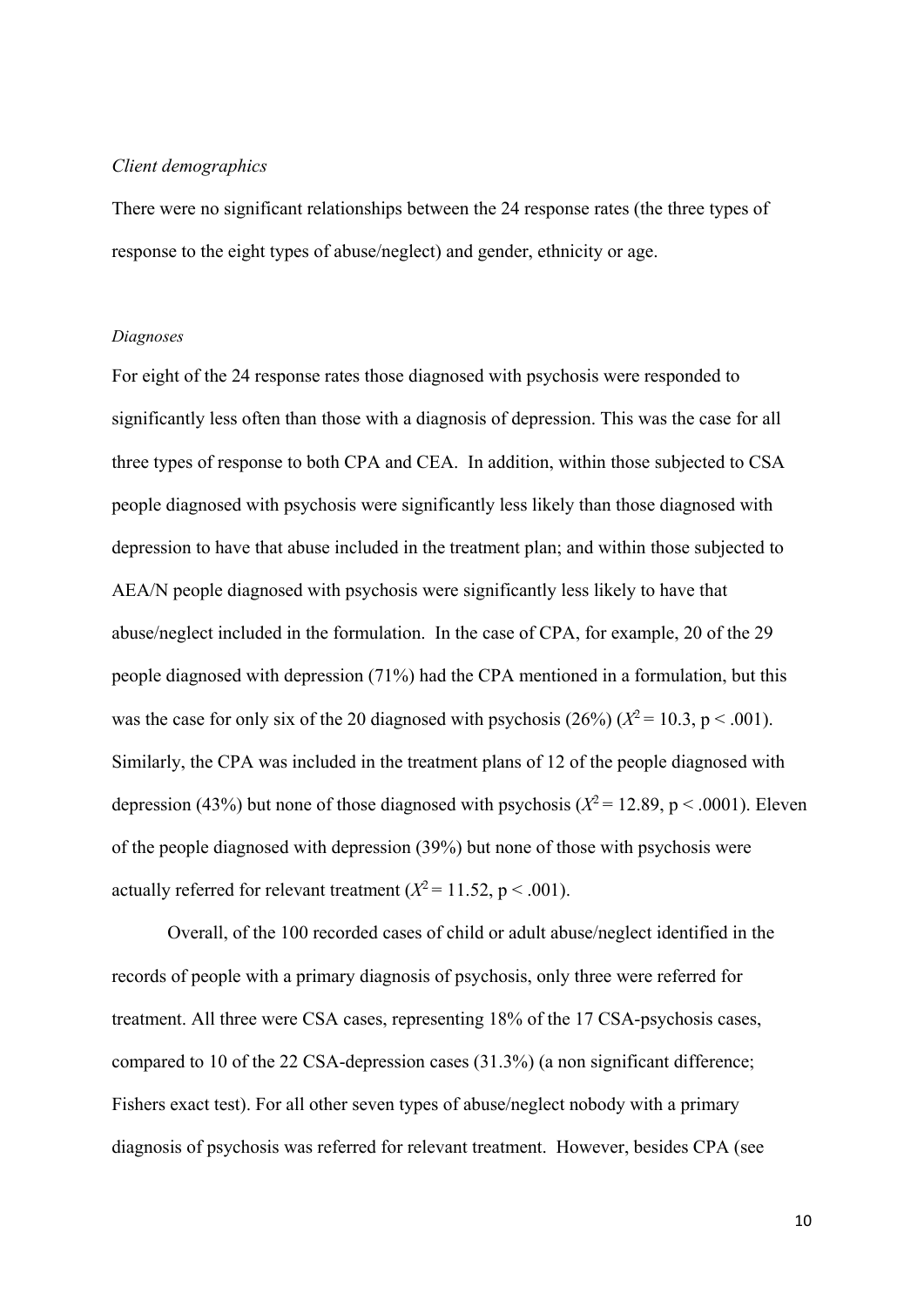above), the only other type of abuse/neglect for which the difference with those diagnosed with depression reached statistical significance was CEA (30% vs 0%; ( $p < .05$ , Fishers exact test).

#### Enquiry about previous disclosure

Of the 160 files in which one or more forms of abuse/neglect were recorded 80 (50%) had a note about the client being asked whether s/he had ever told anyone before. Of these 80, 12 (15%) had never told anyone before. Fifty nine of the files of the 68 people (87%) who *had* told someone before had a note about the quality of the response to the previous disclosures (68% of which had been positive). There were no gender, ethnicity or diagnostic differences.

Enquiry into clients' views about connection between abuse and current presentation Thirty six of the 160 files (22.5%) in which one or more forms of abuse/neglect were recorded included a note about the client being asked whether they thought there was a connection between the abuse/neglect and their current difficulties. There were no significant differences by ethnicity, gender or diagnosis.

## Reporting of potentially criminal offenses

Only eight of the 160 files (5%) in which one or more forms of abuse/neglect were recorded, indicated that there had been some discussion regarding the possibility of reporting to legal authorities. Only three of the 160 files (2%) stated that the alleged crimes had actually been reported to legal authorities. All three of these were women who had suffered ASA and at least one other type of abuse/neglect. Thus, from a total of 488 separate cases of abuse or neglect (337 abuse and 151 neglect) less than one percent were reported to the authorities (one in every 162 overall, and one in every 112 alleged abuse cases).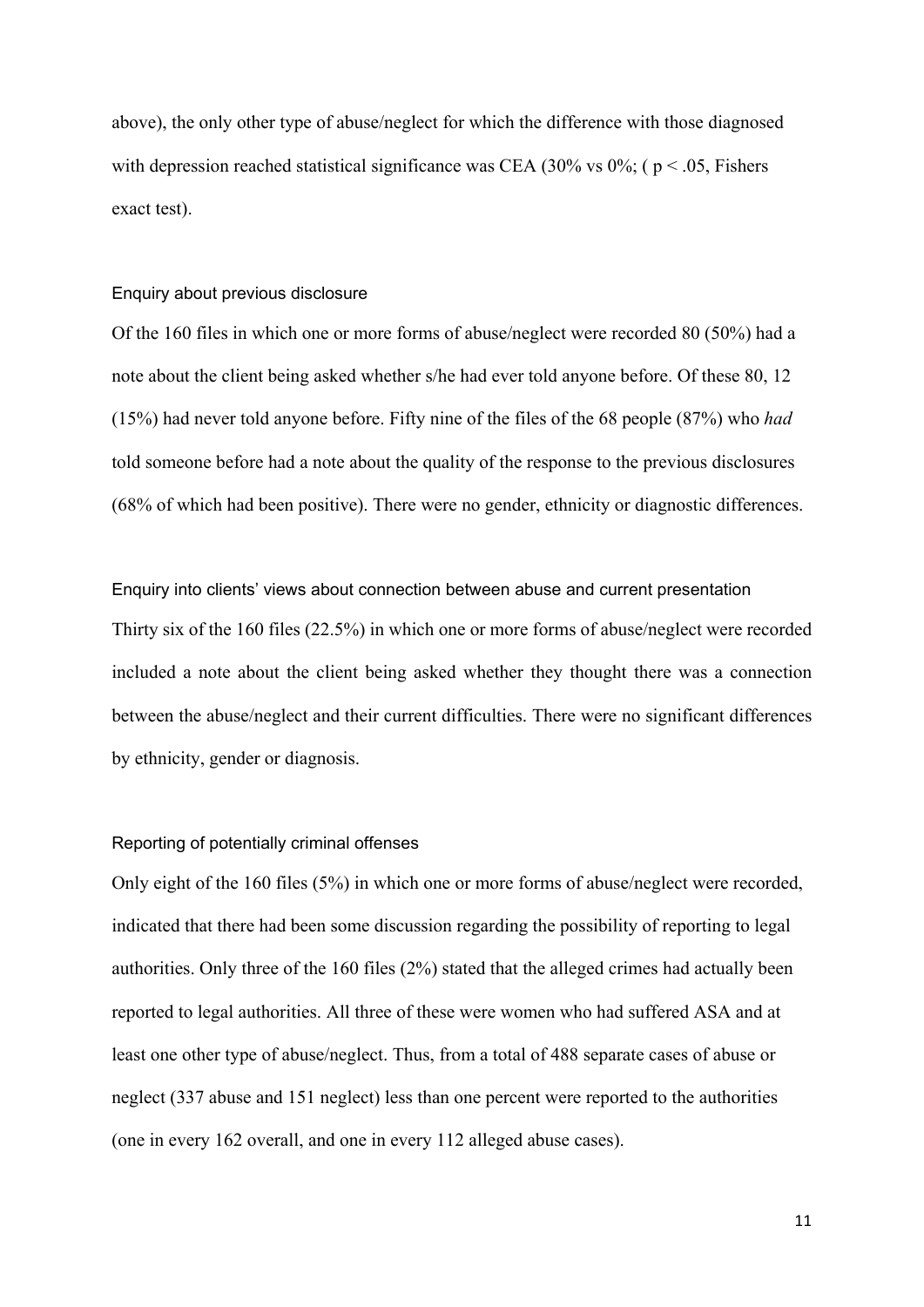None of the 100 recorded cases of child or adult abuse/neglect identified in the records of the 62 people with a primary diagnosis of psychosis resulted in any discussion about the possibility of reporting being recorded in the notes.

- *- Table 2 about here - -* 

Changes in practice since 1997

Table 2 compares three response rates for the four types of abuse that were assessed at both time points. Overall response (i.e. combining the frequencies of all three types of response to all four types of abuse), has improved significantly ( $X^2 = 81.6$ , p<.001). Overall response has improved significantly for each of the four types of abuse  $(CSA - X^2 = 32.2, p < 0.01$ ; CPA - $X^2 = 26.6$ , p <.001; ASA -  $X^2 = 14.7$ , p <.001; APA -  $X^2 = 11.3$ , p <.01) Significant improvement was found in formulation across all four abuse types combined ( $X^2 = 74.2$ , p  $\leq$  0.01, and treatment plans (X<sup>2</sup> = 29.3, p  $\leq$  0.01).

There was no parallel improvement, however, in treatment referrals. Table 2 confirms that inclusion in formulations and treatment plans were significantly higher than in 1997 for all four specific types of abuse that were assessed at both time points; but that this was not the case for treatment referral for any of the four abuse types.

The proportion of clients whose files recorded that they had been asked about whether they had told anyone before (in keeping with the training recommendation) increased significantly from 33% to 50% ( $X^2 = 5.9$ , p <.05). The proportion of cases where there was any record of discussing the possibility of reporting to authorities, however, has only increased from 0% to 5%; and the proportion actually reported from 0% to 1% (both nonsignificant findings).

No comparison can be made with 1997 for the finding that 22.5% of the files included a note about the client being asked whether they thought there was a connection between the abuse/neglect and their current difficulties (also in keeping with training suggestions).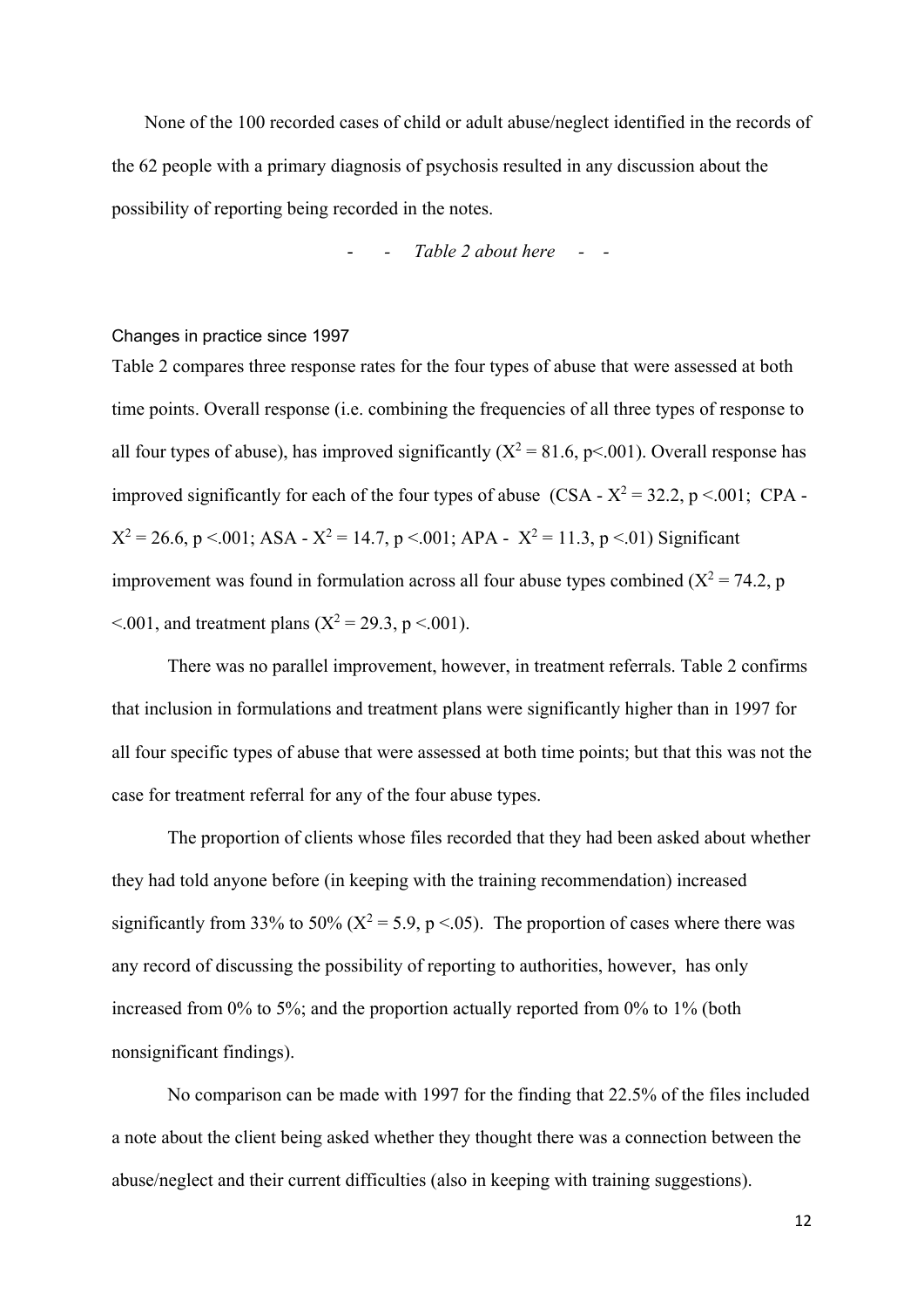# **Discussion**

Before evaluating the results we must be clear that the target is not 100% for all the variables assessed. Routine assessment of abuse/neglect histories *is* recommended for *all* users of mental health services; and it also advisable that positive responses to such enquiries lead to an interest in whether this is the first tme the abuse/neglect has been disclosed, how previous disclosures were responded to, and whether the client sees any connection between the abuse/neglect and their current problems (13, 14). It is not the case, however, that 100% of disclosures should be included in formulations. Whether this is appropriate will depend partly on the problem being formulated (which will not always be adversity-related even when adversity is recorded). Similarly, recorded adversities need not always lead to treatment. This should depend largely on the needs and wishes of the client. Furthermore, it is definitely not recommended that all cases should be reported to legal authorities. This is a complex decision (involving potential retraumatisation by legal processes) that should be made in almost all instances by the client (with the exception of imminent risk of serious harm) after consideration of advantages and disadvantages (14).

It should be noted that the latest New Zealand rates of inclusion in formulations and treatment plans, apart from being significantly greater than in the 1997 New Zealand audit, also far surpass the response levels identified in the four USA studies discussed earlier (16- 19). Nevertheless, there are important areas still in need of improvement.

# **Neglect**

The relatively small proportions of childhood neglect, compared to childhood abuse, that was included in formulations and treatment plans is of concern. Nevertheless, where inclusion did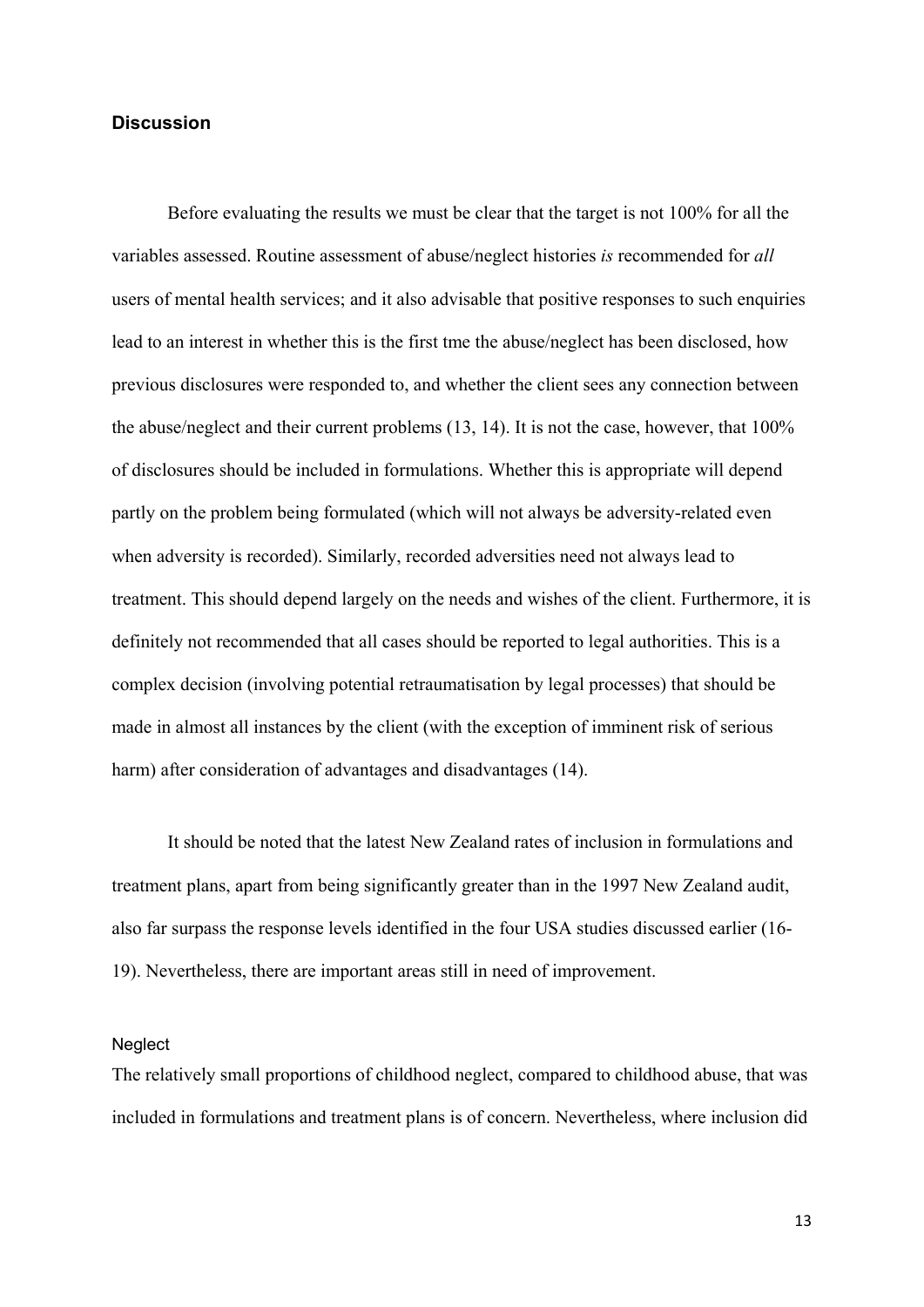occur it was highly likely to lead to an actual referral. No comparisons can be made with other studies as this, surprisingly, was the first to include neglect.

## Psychosis

The finding that a diagnosis indicative of psychosis continues to be a barrier to appropriate care, particularly in relation to childhood abuse, is disappointing. This is consistent with the two previous New Zealand studies discussed earlier (20, 21). It seems that some clinicians remain unaware of, or are reluctant to act on, the recent avalanche of evidence linking childhood adversities to psychosis (4, 5, 10, 26-30). The finding is also consistent with the finding that in the current sample people diagnosed with a psychotic disorder were also less likely to be asked in the first place (31), so that their chances of having any abuse responded to appropriately is synergisticallyreduced.

#### **Demographics**

The training presented the research showing that older people and men (and people diagnosed with psychotic disorders) are less likely to be asked and less likely to be responded to following disclosure (20, 21), and encouraged staff to treat all clients equally. Although the men in this sample were less likely to be *asked* about abuse/neglect (31), there were no gender, or age, differences in any of the types of *response* by gender or age.

# Polices and training within trauma-informed services

Despite the significant progress in some areas, future training programmes may need to pay particular attention to responding to neglect and to people with a diagnosis indicative of psychosis. Greater focus on when and how to initiate discussions with clients about whether to report the alleged crimes to legal authorities may also be required. (Such discussion should include the reality that taking a case through the legal system can be re-traumatizing).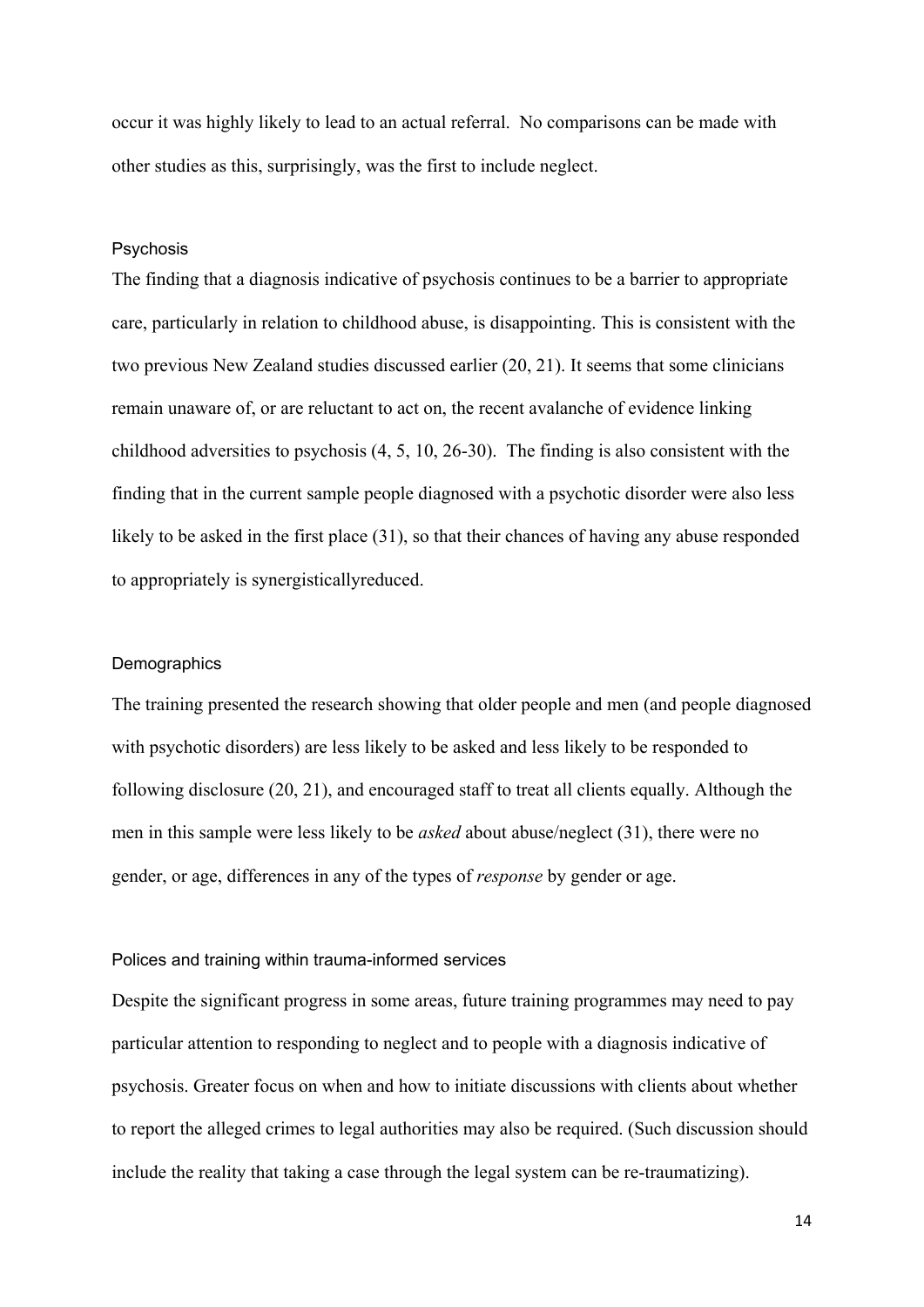Polices should be designed not only to mandate training about asking and responding, but to create a positive, trauma-focussed culture for the service as a whole (32-38). Improving coordination with trauma oriented agencies, such as domestic violence services, is also necessary (39) .

The barriers to asking about abuse have received a small amount of research attention (22, 40) but the barriers to responding therapeutically following disclosures remain, apart from a misguided belief in some staff that psychosis is unrelated to adverse life events (20, 21), unidentified.

# Limitations

The improvements in responding rates cannot be attributed with any degree of certainty to the policy or training programme. The greater awareness, in general, of the role of childhood adversity in mental health problems that has been developing in recent years (26, 27) may have had an impact.

The findings cannot be generalised to other countries, or even other parts of New Zealand, particularly as the training programme offered was extremely rare, possibly unique, at that point in time.

The absence of actual rates of abuse/neglect assessed by a validated instrument renders it impossible to calculate exactly how many adverse experiences were missed. Furthermore clinicians may well have identified some abuse/neglect, and responded to it in some way, without making a note in the files.

Although inter-rater reliability was assessed, with satisfactory results, for the presence of abuse/neglect in the files (31), this was not the case for the occurrences of the various types of responses. Unlike the presence of absence of some abuse/neglect cases, however, the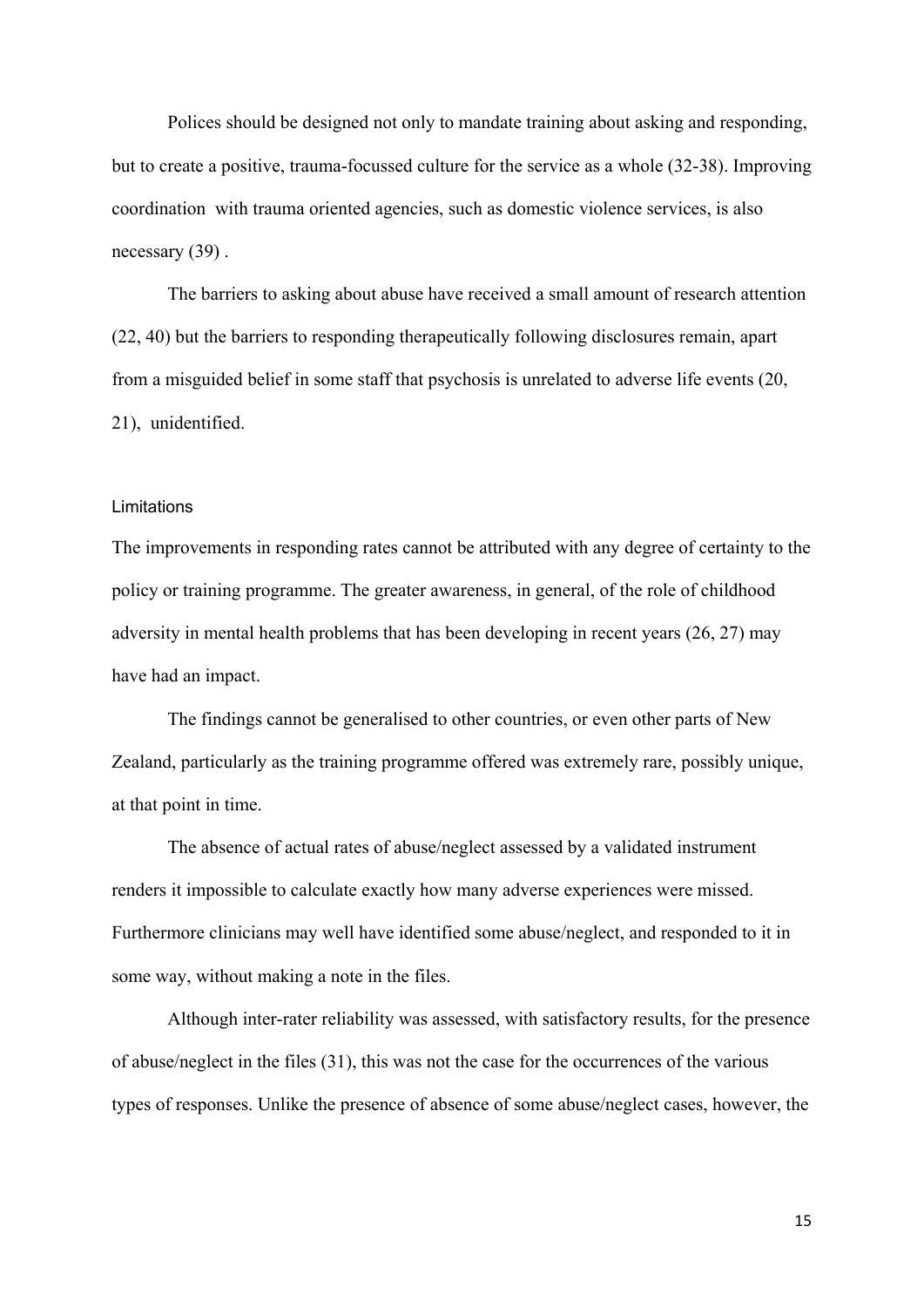presence or absence of responses was quite clearly evident in the files, which were read very carefully, for an average of more than two hours each.

# **Declaration of interest**

None of the authors have received any financial payments that represent any conflict of interest either in general or in relation to the current study.

# **References**

- 1. ANDA R, FELITTI V, BREMNER D et al. The enduring effects of abuse and related adverse experiences in childhood. Eur Arch Psychiatry Clin Neurosci 2006;**256**:174-186.
- 2. KENDLER K, BULIK S, SILBERG S et al. Childhood sexual abuse and adult psychiatric and substance use disorders in women. Arch Gen Psychiatry 2000; **57**: 953-959.
- 3. MULLEN P, MARTIN J, ANDERSON J, ROMANS S, HERBISON P. Childhood sexual abuse and mental health in adult life. Br J Psychiatry 1993;**163**: 721-732.
- 4. VARESE F, SMEETS F, DRUKKER M et al. Childhood adversities increase the risk of psychosis: a meta-analysis of patient-control, prospective- and cross-sectional cohort studies. Schiz Bull 2012; **38**: 661-671.
- 5. READ J, VAN OS, J, MORRISON, A, ROSS C. Childhood trauma, psychosis and schizophrenia: A literature review with theoretical and clinical implications. Acta Psychiatr Scand 2005;**112**:330-350.
- 6. ANDA R, BROWN D, FELITTI V, BREMNER J, DUBE D, GILES W. Adverse childhood experiences and prescribed psychotropic medications in adults. Am J Prevent Med 2007;**32**:389-394.
- 7. HEPWORTH I, McGOWAN L. Do mental health professionals enquire about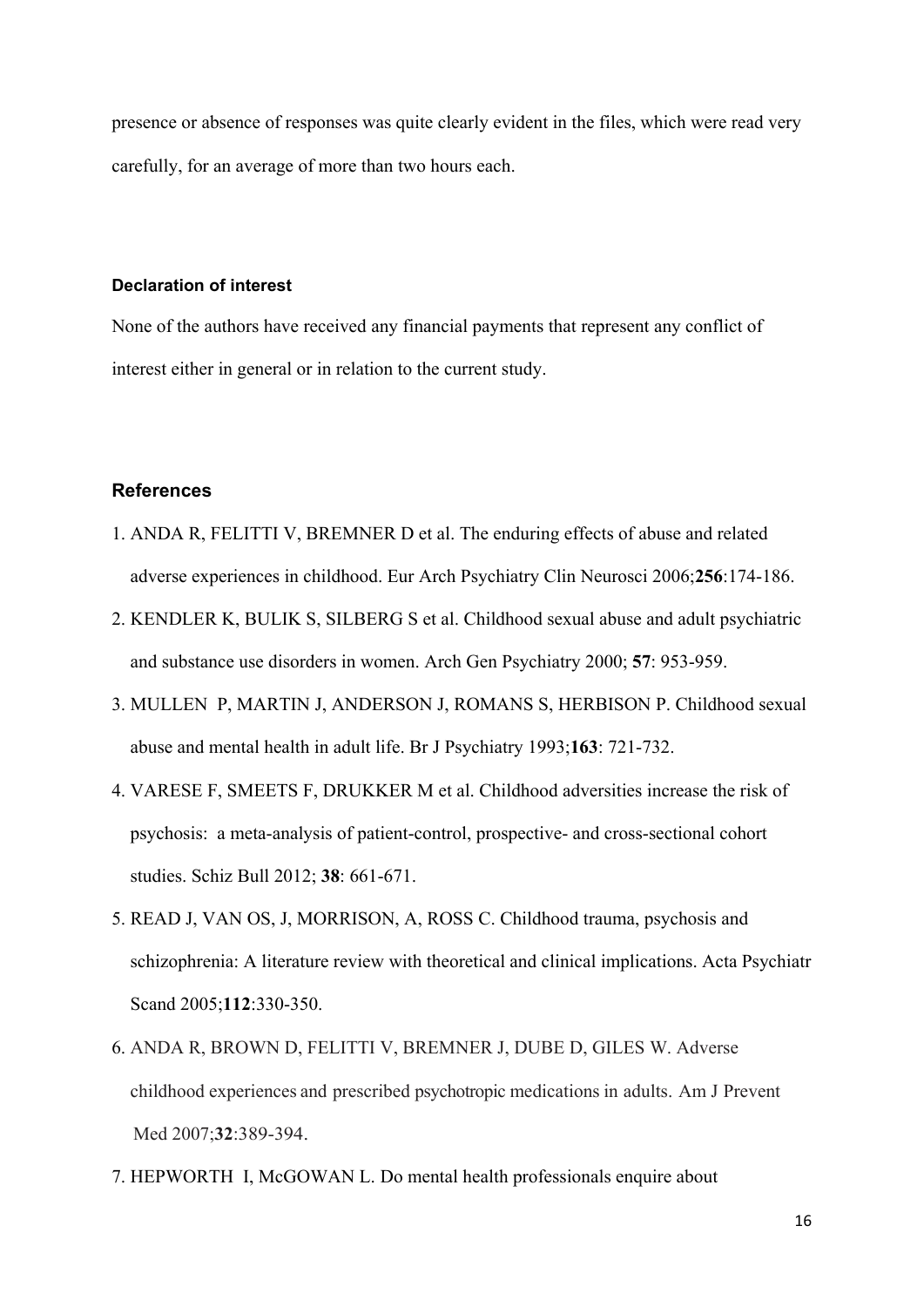childhood sexual abuse during routine mental health assessment in acute mental health settings? A substantive literature review. J Psychiatr Ment Health Nurs 2012;**20**:473-483.

- 8 READ J, AGAR K, BARKER-COLLO S, DAVIES E, MOSKOWITZ E. Assessing suicidality in adults: integrating childhood trauma as a major risk factors. Prof Psychol Res Pract 2001;**32**:367-372.
- 9. READ J. Childhood adversity and psychosis: From heresy to certainty. In READ J, DILLON J, eds. Models of madness: Psychological, social and biological approaches to psychosis, Routledge, 2013.
- 10. READ J, FINK P, RUDEGEAIR T, FELITTI V, WHITFIELD C. Child maltreatment and psychosis: a return to a genuinely integrated bio-psycho-social model. Clin Schiz Related Psychosis 2008; **7**:235-254.
- 11. DEL GAIZIO A, EKHAI J, WEAVER T. posttraumatic stress disorder, poor physical health and substance abuse behaviors in a national trauma-exposed sample. Psychiatry Res 2011;**188**: 390-395.
- 12. BOYDA D, McFEETERS D, SHEVLIN M. Intimate partner violence, sexual abuse, and the mediating role of loneliness on psychosis. Psychosis 2015;**7**:1-13.
- 13. NATIONAL HEALTH SERVICE. Briefing: Implementing national policy on violence and abuse. NHS Confederation Publications, 2008.
- 14. READ J, HAMMERSLEY P, RUDEGEAIR T. Why, when and how to ask about abuse. Adv Psychiatr Trt 2007;**13**: 101-110.
- 15. TREVILLION K, HUGHES B, FEDER G, BORSSCHMAN R, ORAM S, HOWARD L. Disclosure of domestic violence in mental health settings: A qualitative meta-synthesis. Int Rev Psychiatry 2014;**26**: 430-444.
- 16. ROSE S, PEABODY C, STRATIGEAS B. Undetected abuse among intensive case management clients. Hosp Com Psychiatry 1991;**42**:499-503.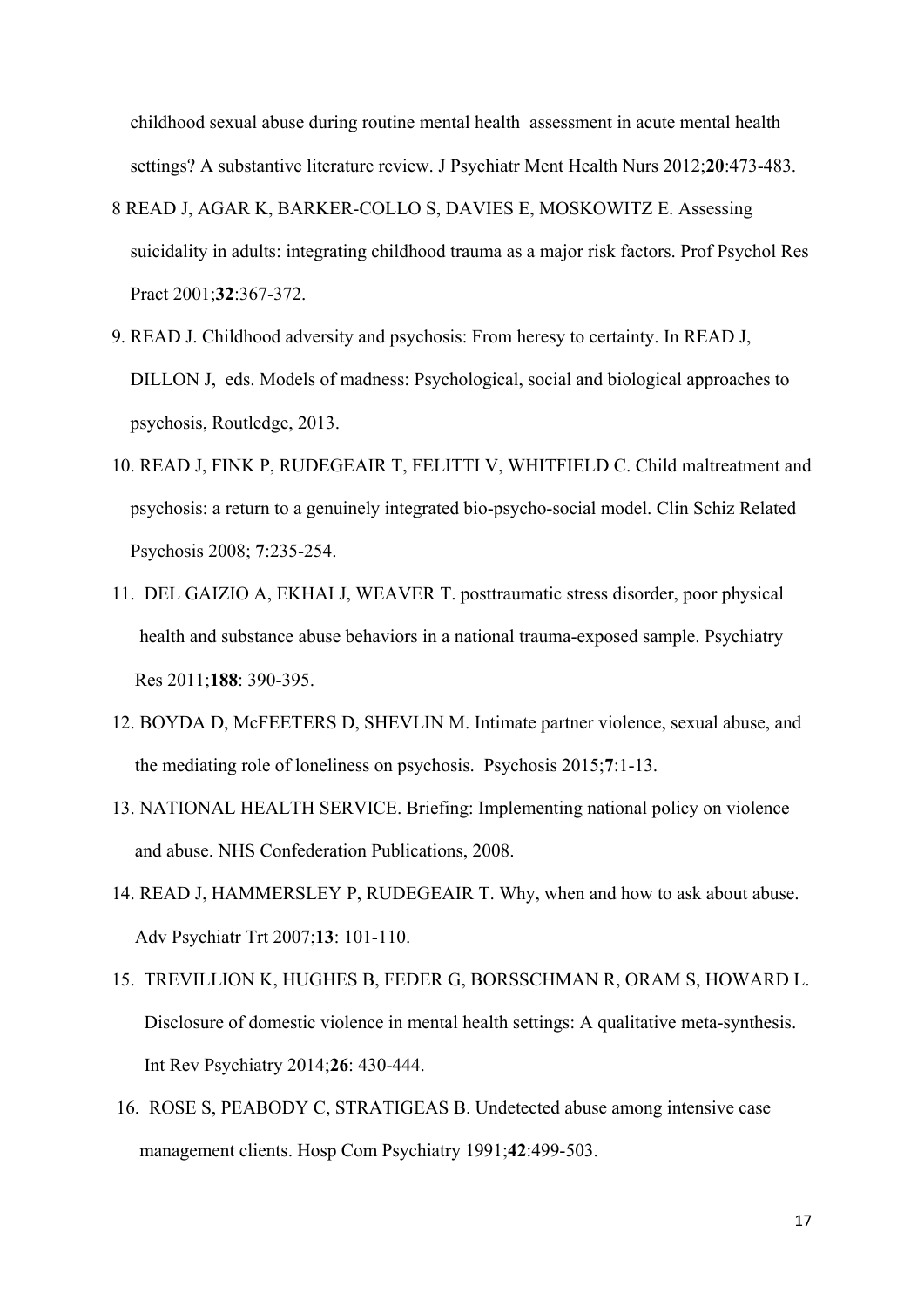- 17. EILENBERG J, FULLILOVE M, GOLDMAN R, MELLMAN L. Quality and use of trauma histories obtained from psychiatric outpatients through mandated inquiry. Psychiatr Serv 1996;**47**:165-169.
- 18. POSNER J, EILENBERG J, HARKAVY-FRIEDMAN J, FULLILOVE M. Quality and use of trauma histories obtained from psychiatric outpatients: A ten-year follow-up. Psychiatr

Serv 2008;59:318-321.

- 19. CUSACK K, FRUEH B, BRADY K. Trauma history screening in a community mental health center. Psychiatr Serv 2004;**55**:157- 161.
- 20. READ J, FRASER A. Staff response to abuse histories of psychiatric inpatients. Austr NZ J Psychiatry 1998;**32**:206-213.
- 21. AGAR K, READ J. What happens when people disclose sexual or physical abuse to staff at a community mental health centre? Int J Ment Health Nurs 2002;**11**: 70-79.
- 22. ROSE S, FREEMAN C, PROUDLOCK S. Despite the evidence why are we still not creating more trauma informed mental health services? J Pub Ment Health 2012;**11**: 5-9.
- 23.TREVILLION K, HOWARD L, MORGAN C, FEDER G, WOODALL A, ROSE D. The response of mental health services to domestic violence: a qualitative study of service users' and professionals' experiences. J Am Psych Nurs Ass 2012;**18**:326-336.
- 24. CAVANAGH M. READ J, NEW B. Sexual abuse inquiry and response: a New Zealand training programme. NZ J Psychol 2004; **3**:137-144.
- 25. READ J. Breaking the silence: Learning how to ask about trauma and how to respond to disclosures. In LARKIN W, MORRSION A, eds. Trauma and psychosis, Routledge, 2006.
- 26. READ J, BENTALL R. Negative childhood experiences and mental health: theoretical, clinical and primary prevention implications. Br J Psychiatry 2012;**200**:89-91.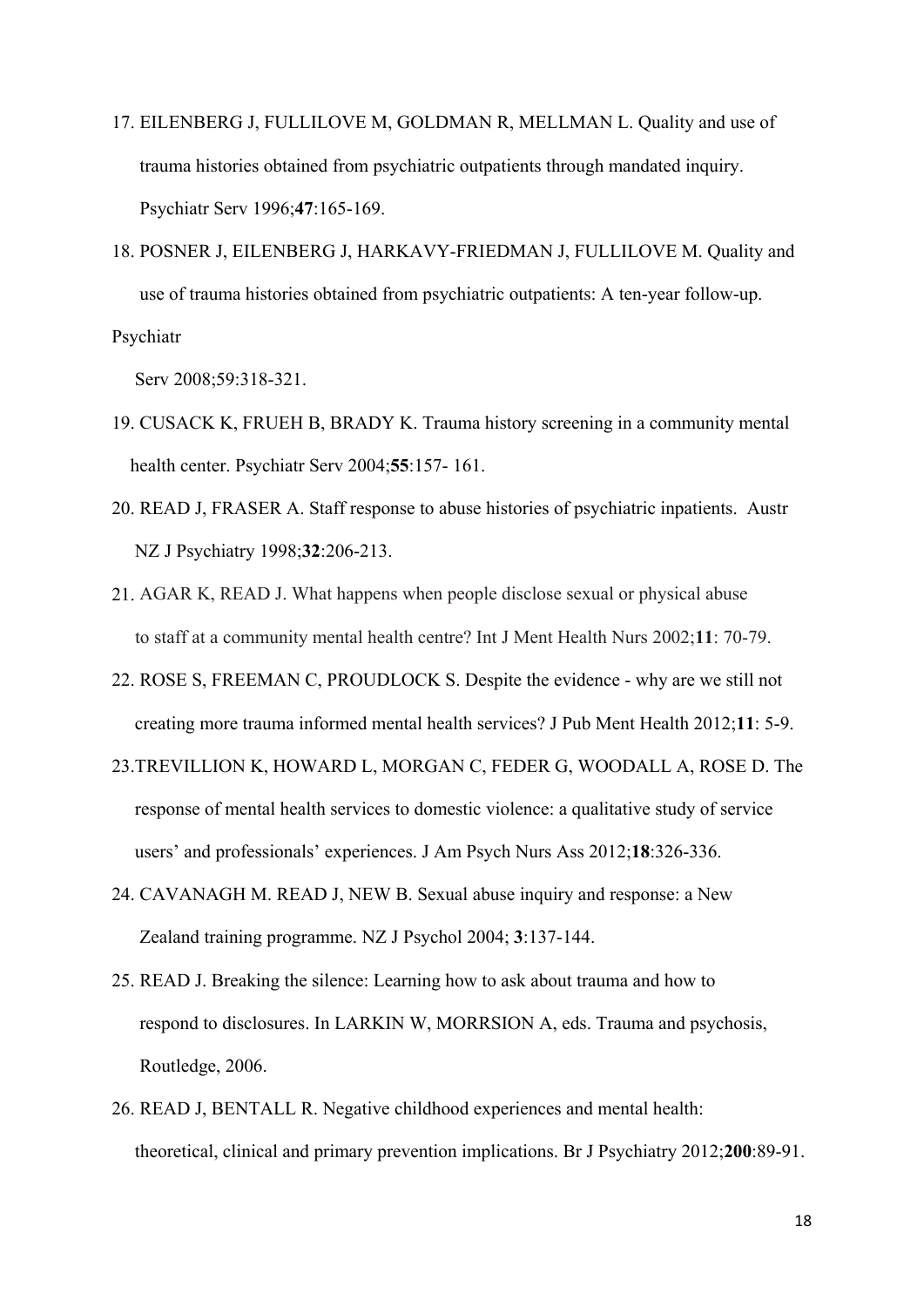- 27. READ J, DILLON J, LAMPSHIRE D. How much evidence is required for a paradigm shift in mental health? Acta Psychiatr Scand 2013;**129**:477-478
- *2*8. LONGDEN E, SAMPSON M, READ J. Childhood adversity and psychosis: generalised or specific effects? Epidemiol Psychiatr Sci, in press.
- 29. READ J, FOSSE R, MOSKOWITZ A, PERRY B. The traumagenic neurodevelopmental model of psychosis revisited. Neuropsychiatry 2014;**4**: 65-79.
- 30. SHEVLIN M, McANEE G, BENTALL R, MURPHY J. Specificity of association between adversities and the occurrence and co-occurrence of paranoia and hallucinations: Evaluating the stability of childhood risk in an adverse adult environment. Psychosis 2015. doi:10.1080/17522439.2014.980308
- 31. SAMPSON M, READ J. Are mental health services getting better at asking about abuse and neglect? Submitted.
- 32. ASHMORE T, SPANGARO J, McNAMARA L. 'I was raped by Santa Claus': Responding to disclosures of sexual assault in mental health inpatient facilities. Int J Mental Health Nurs 2015. doi:10.1111/inm.12114
- 33. BATEMAN J, HENDERSON C, KEZELMAN C. Trauma-informed care and practice: towards a cultural shift in policy reform across mental health and human services in Australia. Mental Health Coordinating Council, 2013.
- 34. HALIBURN J. Links between child abuse and major mental illness: psychiatry's response. Austr NZ J Psychiatry 2014;**48**:580-581.
- 35. KEZELMAN C, STAVROPOULOS P. Practice guidelines for treatment of complex trauma and trauma informed care and service delivery, Adults Surviving Child Abuse, Sydney, 2012.
- 36. MUSKETT C. Trauma-informed care in inpatient mental health settings: a review of the literature. Int J Ment Health Nurs 2014;**23**:51-59.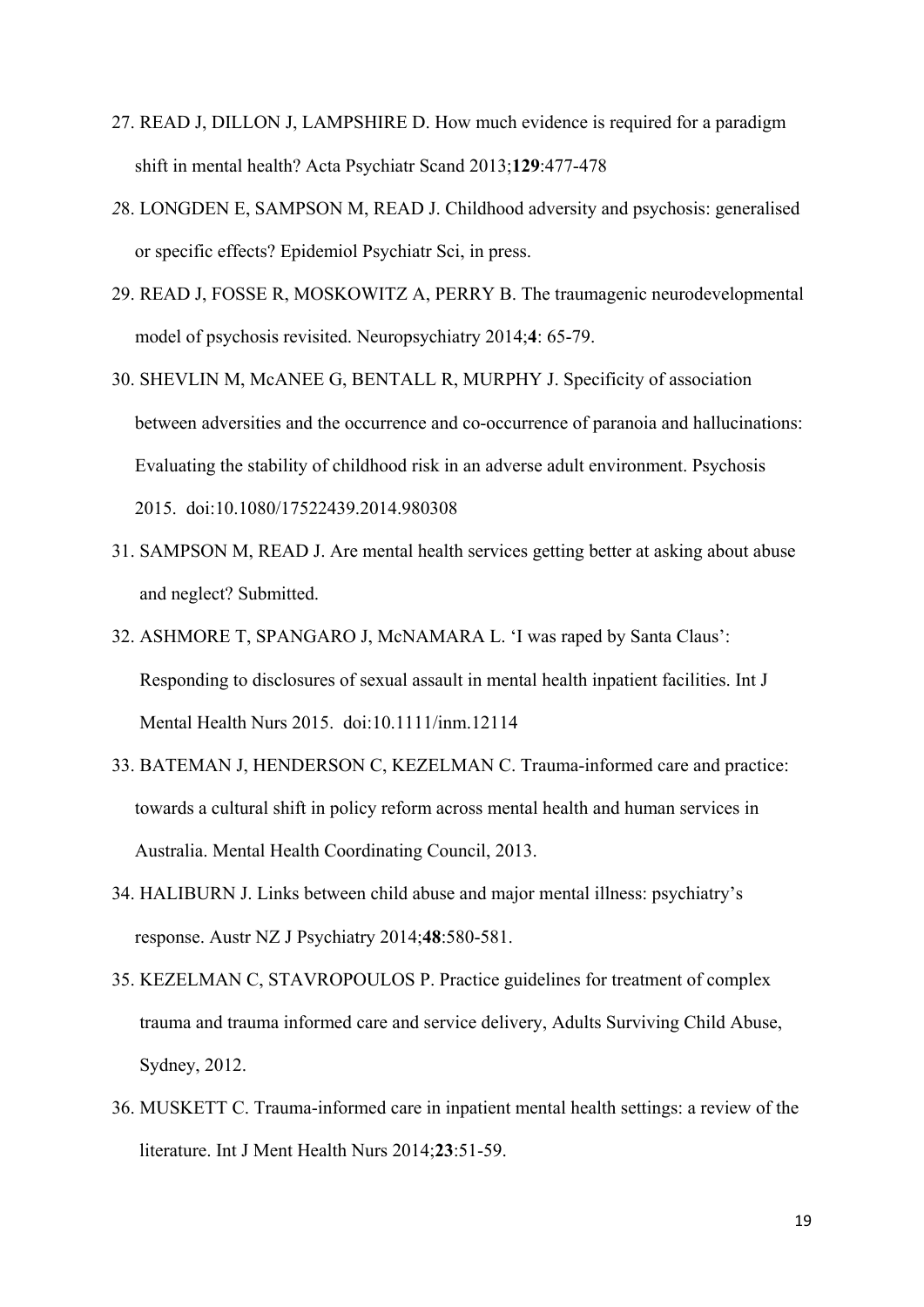# 37. SUBSTANCE ABUSE AND MENTAL HEALTH SERVICES ADMINISTRATION.

Trauma-Informed care and alternatives to seclusion and restraint (NCTIC). Washington

DC: SAMHSA, 2014. http://www.samhsa.gov/nctic

38. TONER J, DAICHES A, LARKIN W. Asking about trauma: the experiences of

psychological therapists in early intervention services. Psychosis 2013;**5**:175-186.

39. LAING L, IRWIN J, TOIVONEN C. Women's stories of collaboration beween domestic violence and mental health services. Communties Child Fam Aust 2010;**5**:18-30..40. YOUNG M, READ J, BARKER-COLLO S, HARRISON R. Evaluating and overcoming barriers to taking abuse histories. Prof Psychol Res Pract 2001;**32**:407-414.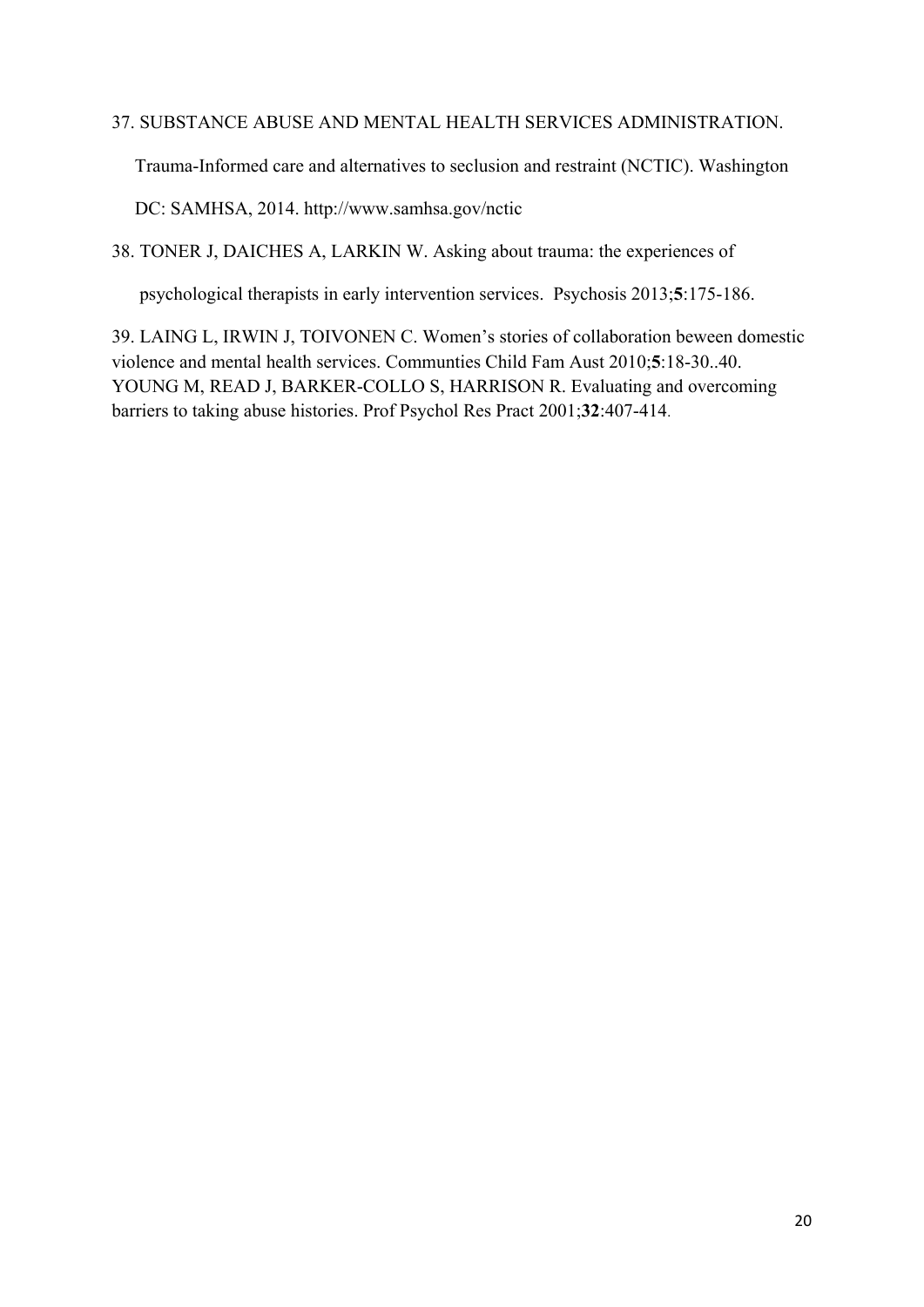Table 1. Proportion of files where documented abuse/neglect was recorded in the formulation and treatment plan, and was referred for related treatment

|                      | $\mathbf N$ | Recorded in  | Recorded in    | Referred for |  |
|----------------------|-------------|--------------|----------------|--------------|--|
|                      |             | formulation  | treatment plan | treatment    |  |
|                      |             |              |                |              |  |
| Child sexual abuse   | 81          | 46 (56.8%)   | 36 (44.4%)     | 19 (23.5%)   |  |
| Child physical abuse | 91          | 43 (47.3%)   | $22(24.2\%)$   | 18 (19.8%)   |  |
| Child emotional      | 88          | 40 (45.5%)   | 23(26.1)       | $16(18.2\%)$ |  |
| abuse                |             |              |                |              |  |
| Child physical       | 22          | 5(22.7%)     | $3(13.6\%)$    | $3(13.6\%)$  |  |
| neglect              |             |              |                |              |  |
| Child emotional      | 55          | 18 (32.7%)   | $8(14.5\%)$    | $6(10.9\%)$  |  |
| neglect              |             |              |                |              |  |
|                      |             |              |                |              |  |
| Adult sexual assault | 36          | $11(30.6\%)$ | 13 (36.1%)     | $7(19.4\%)$  |  |
| Adult physical       | 61          | $19(31.1\%)$ | 14(23%)        | 7(11.5%)     |  |
| assault              |             |              |                |              |  |
| Adult emotional      | 54          | $16(29.6\%)$ | $10(18.5\%)$   | $6(11.1\%)$  |  |
| abuse or neglect     |             |              |                |              |  |

 Table 2. Proportion of files where the recorded abuse was documented in formulation and treatment plans, and treatment referrals made, in 1997 compared to current study*.* 

|        | Formulation |             |          | Treatment plan | <b>Treatment Referral</b> |         |
|--------|-------------|-------------|----------|----------------|---------------------------|---------|
|        | 1997        | Current     | 1997     | Current        | 1997                      | Current |
| Child  | $22.5\%$    | $56.8\%***$ | $20.0\%$ | $44.4\%***$    | $17.5\%$                  | 23.5%   |
| sexual | 9/40        | 46/81       | 8/40     | 36/81          | 7/40                      | 19/81   |
| abuse  |             |             |          |                |                           |         |